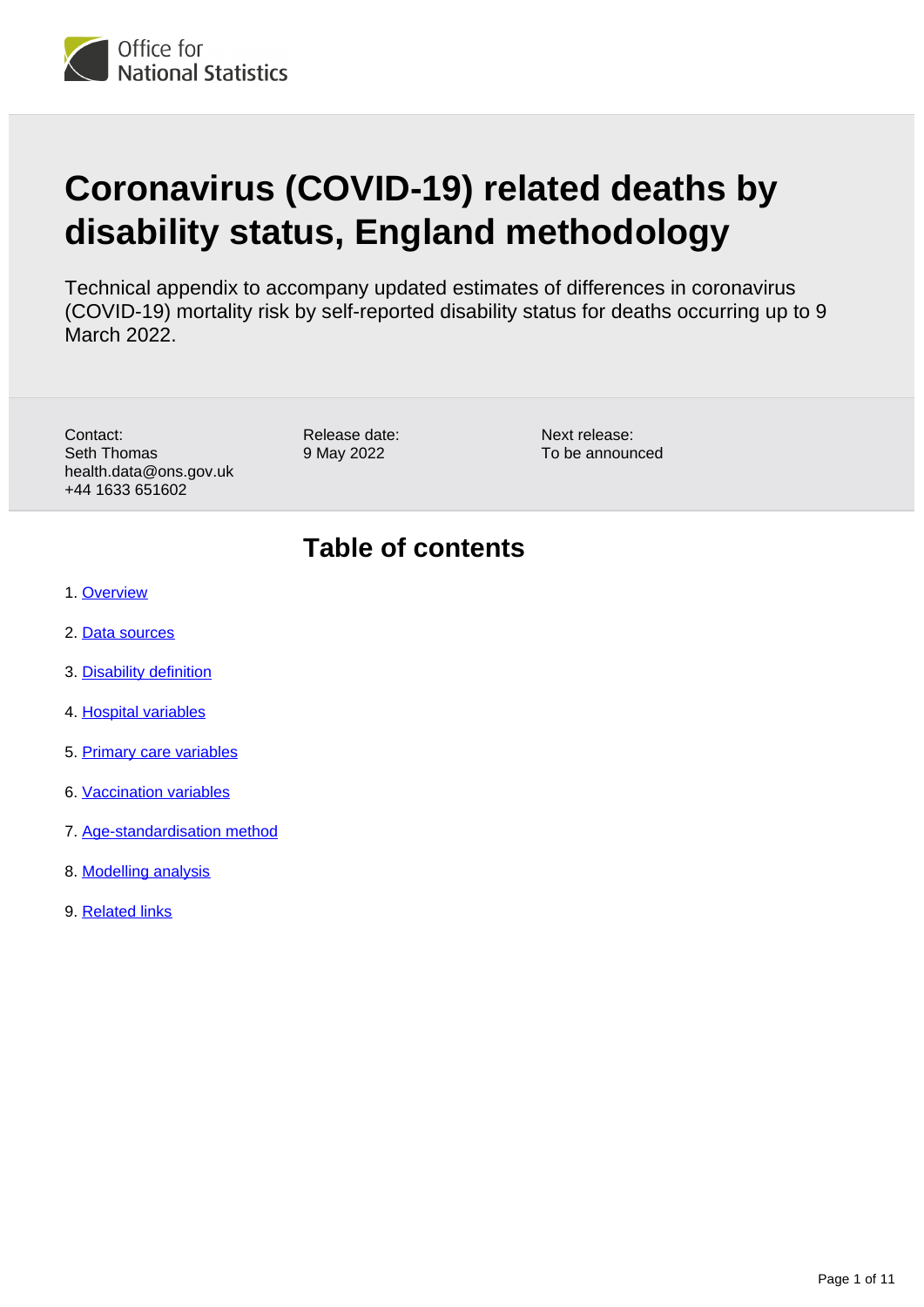#### <span id="page-1-0"></span>**1 . Overview**

This article provides details of the data and methods used in the article Updated coronavirus (COVID-19) related [deaths by disability status, England: 24 January 2020 to 9 March 2022.](https://www.ons.gov.uk/peoplepopulationandcommunity/birthsdeathsandmarriages/deaths/articles/coronaviruscovid19relateddeathsbydisabilitystatusenglandandwales/24january2020to9march2022)

#### <span id="page-1-1"></span>**2 . Data sources**

These analyses use data from the Office for National Statistics' (ONS) Public Health Data Asset (PHDA). The PHDA is a unique linked dataset that encompasses 2011 Census records, death registrations, [Hospital Episode](https://digital.nhs.uk/data-and-information/data-tools-and-services/data-services/hospital-episode-statistics)  [Statistics \(HES\)](https://digital.nhs.uk/data-and-information/data-tools-and-services/data-services/hospital-episode-statistics) and primary care records retrieved from the General Practice Extraction Service (GPES) Data for [Pandemic Planning and Research \(GDPPR\).](https://digital.nhs.uk/coronavirus/gpes-data-for-pandemic-planning-and-research/guide-for-analysts-and-users-of-the-data) The PHDA covers England only and was created by:

- using deterministic and probabilistic linkages, NHS numbers were obtained for individuals present in the 2011 Census and in the NHS Patient Register (PR) records between 2011 and 2013
- using NHS number, death registrations data were linked to the 2011 Census records
- joining HES records from April 2017 and GPES records from January 2000 onto the Census-deaths linked data using NHS number

We linked vaccination data from the [National Immunisation Management Service \(NIMS\)](https://www.england.nhs.uk/contact-us/privacy-notice/national-flu-vaccination-programme/#immunisation) to the PHDA based on NHS number to adjust for vaccination status.

The study population comprises 29.8 million respondents to the 2011 Census, that:

- were aged between 30 and 100 years in 2020
- had not died before 24 January 2020
- could be linked to the 2011 to 2013 Patient Registers and GDPPR dataset (which comprises active NHS patients at the start of the coronavirus (COVID-19) pandemic and are unlikely to have emigrated between 2011 and 2020)

The study population is not currently refreshed with immigrations. Some deaths involving COVID-19 will therefore have occurred to immigrants entering the country since 2011.

Causes of death were defined using the International Classification of Diseases, 10th Revision (ICD-10). Deaths involving COVID-19 include those with an underlying cause, or any mention, of ICD-10 codes U07.1 (COVID-19, virus identified), U07.2 (COVID-19, virus not identified) or U09.9 (Post-COVID condition).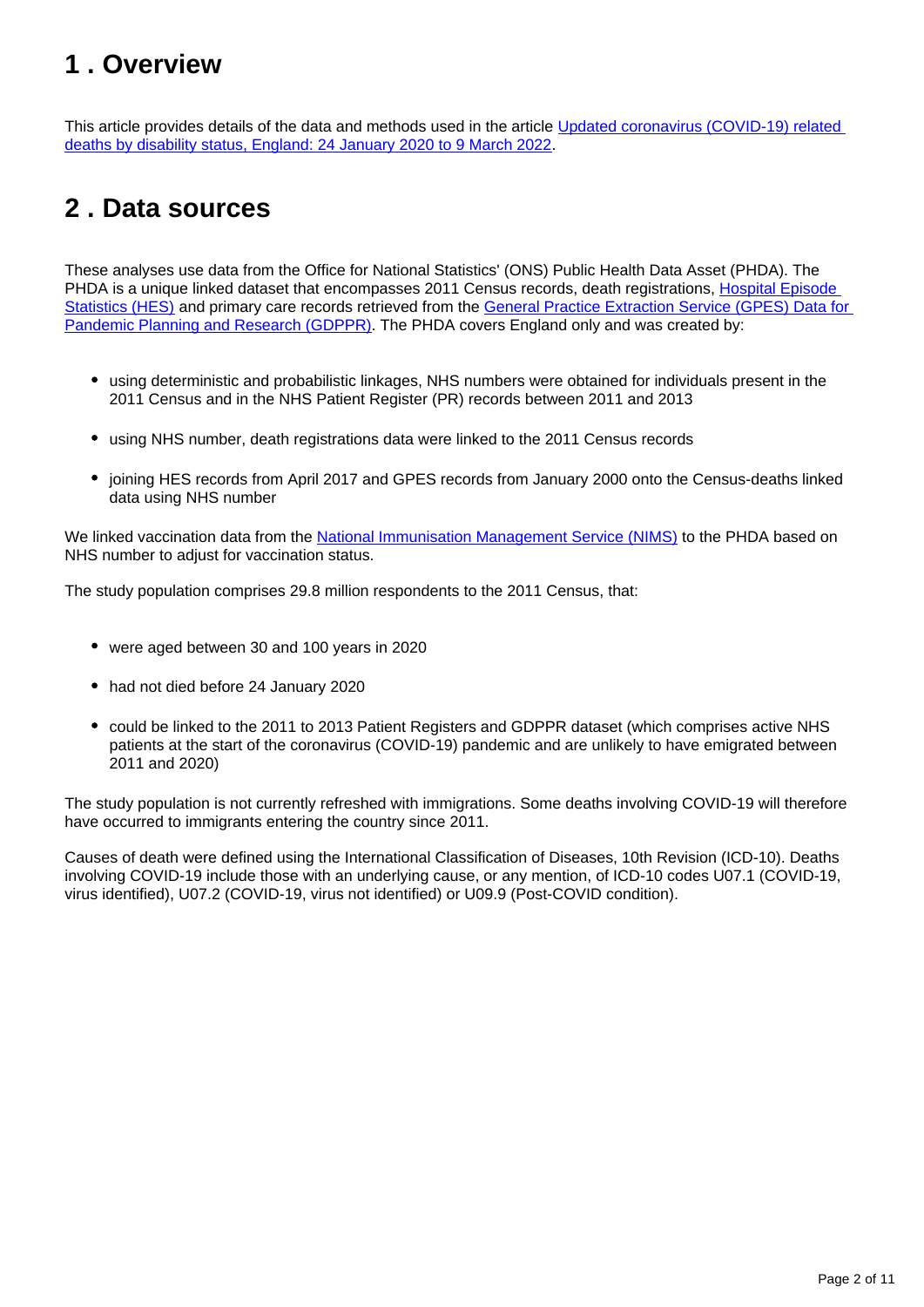## <span id="page-2-0"></span>**3 . Disability definition**

To define disability in this publication, we refer to the self-reported answers to the 2011 Census question, "Are your day-to-day activities limited because of a health problem or disability which has lasted, or is expected to last, at least 12 months? - Include problems related to old age". Answer options were, "Yes, limited a lot", "yes, limited a little", or "no". Of the study population, 17.1% reported that they were either limited a little (3.1 million people) or limited a lot (2.0 million people).

The limited a little and limited a lot categories are referred to in this article as "less-disabled" and "more-disabled" respectively. People reporting no limitation on their activities are referred to as "non-disabled". The distinction between less-disabled and more-disabled is based solely on 2011 Census data and not inferred from any other information. Therefore, it only implies a difference based on self-reported activity restrictions.

This is slightly different to the current [Government Statistical Service \(GSS\) harmonised "core" definition.](https://gss.civilservice.gov.uk/policy-store/measuring-disability-for-the-equality-act-2010/) This identifies a "disabled" person as a person who self-reports having a physical or mental health condition or illness that has lasted or is expected to last 12 months or more that reduces their ability to carry out day-to-day activities.

The GSS definition is designed to reflect those that appear in legal terms in the **[Disability Discrimination Act 1995](https://www.legislation.gov.uk/ukpga/1995/50/contents)** and the subsequent **Equality Act 2010**.

#### <span id="page-2-1"></span>**4 . Hospital variables**

For this analysis, we used **Hospital Episode Statistics (HES)** data from April 2017 to January 2020 sourced from Admitted Patient Care (APC) records. The information within this dataset is at episode level (each finished period of care under a consultant). We created a person-level dataset from the episode HES data to preserve all information when linking to the 2011 Census and deaths data.

The analytical variables derived from HES were:

- the number of first admission episode flags in the APC dataset to derive the number of admissions per person
- the number of days spent in admitted patient care from the APC dataset

These were then aggregated up to the person level by stacking and deduplicating all datasets on the NHS number and date of birth, to create one row per individual. Records with blank or invalid NHS numbers and/or dates of birth were dropped, as these could not be linked to the 2011 Census.

The total number of individuals in our HES data was 53,483,456. HES data was linked to the 2011 Census and deaths data by NHS number. A total of 40,800,389 HES records were linked to the 2011 Census (76.3%). The remaining unlinked 23.7% are likely to have not been registered on the 2011 Census. This could be because they were born after 27 March 2011, migrated to England after that date, or were not enumerated at the 2011 Census despite being a resident.

In addition, some individuals in the unlinked group may not have been able to have an NHS number assigned to their 2011 Census record. This could be because of conflicting addresses, name changes or other reasons, and so the deterministic and probabilistic linkage methods would have failed. However, this is only in a small number of cases.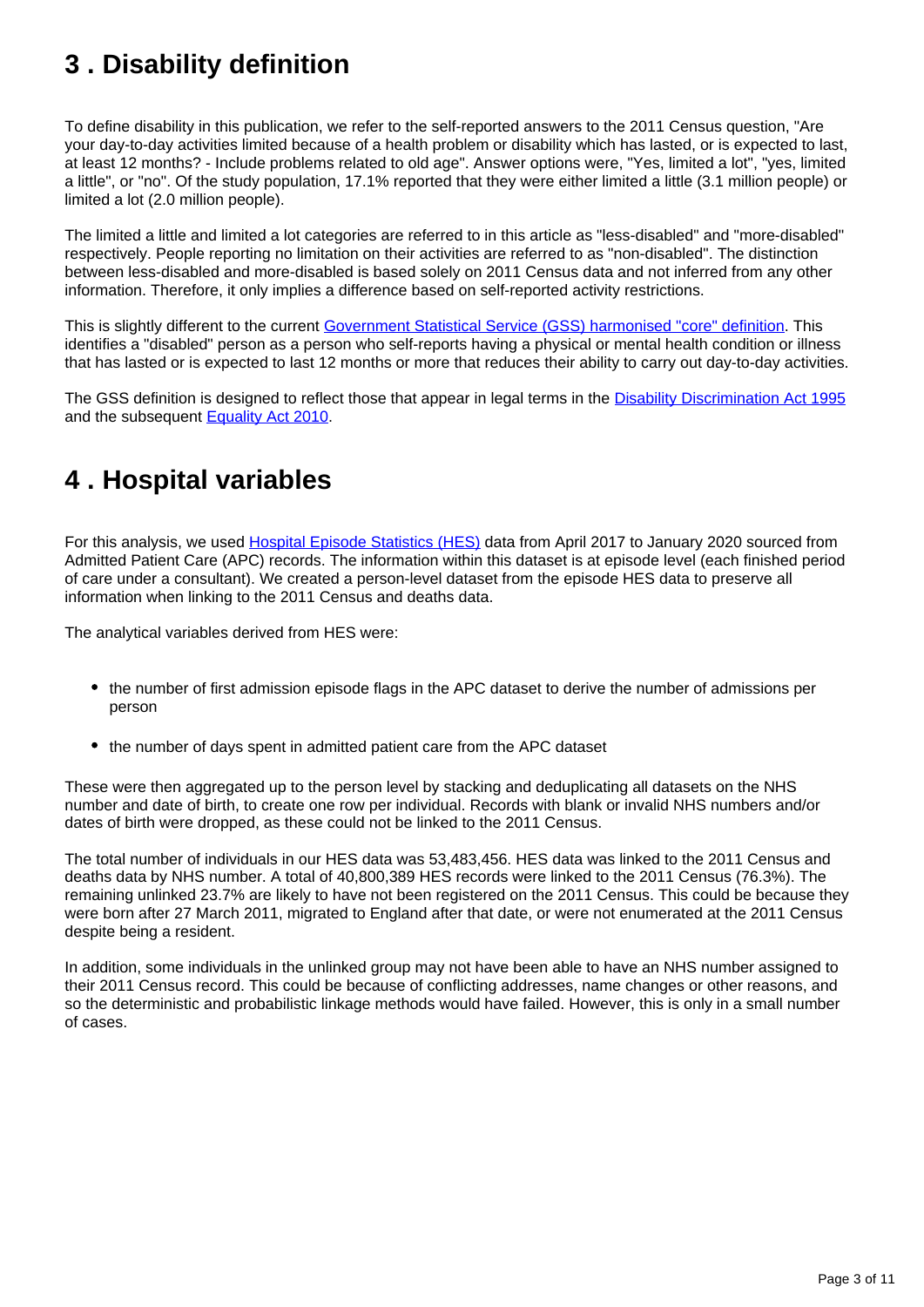#### <span id="page-3-0"></span>**5 . Primary care variables**

Primary care records were extracted from the General Practice Extraction Service (GPES) Data for Pandemic Planning and Research (GDPPR) dataset, which contains 55,199 **SNOMED** codes. Of these codes, 28,561 concern dispensary information, prescriptions, and medications, and 20,306 describe diagnoses and findings (including resolved and remission).

The GDPPR dataset was first used to identify individuals in the study population in 2020. Of 43.6 million respondents to the 2011 Census in England who could be linked to the 2011 to 2013 Patient Registers and had not died before 24 January 2020, 40.8 million could be linked to at least one GPES record.

Secondly, as with the HES data, episode data for relevant conditions (listed in this section) were converted to binary (except for body mass index, chronic kidney disease and type 1 and type 2 diabetes), person-level variables by grouping by NHS number.

The GDPPR dataset was used to identify individuals who had primary care contact over the past twenty years (from January 2000 to January 2020) for a range of conditions. These comorbidities were chosen because they were previously implicated in raising the risk of death from coronavirus (COVID-19) by the QCOVID algorithm for [predicting hospital admission and mortality from COVID-19 in adults](https://www.bmj.com/content/371/bmj.m3731). The list of conditions we adjust for is updated to align with the [update of the COVID-19 risk prediction model known as QCovid2](https://www.bmj.com/content/374/bmj.n2244) used by the NHS.

Use of certain health variables in the QCOVID algorithm were precluded by either:

- an insufficient number of cases for analysis (bone marrow transplant, cerebral palsy, congenital heart disease, and sickle cell disease)
- a lack of permissions to use these data (chemotherapy or radiotherapy treatment)
- or omission of the requisite clinical codes from the GDPPR (HIV/AIDS and inflammatory bowel disease).

The full list of health variables included are: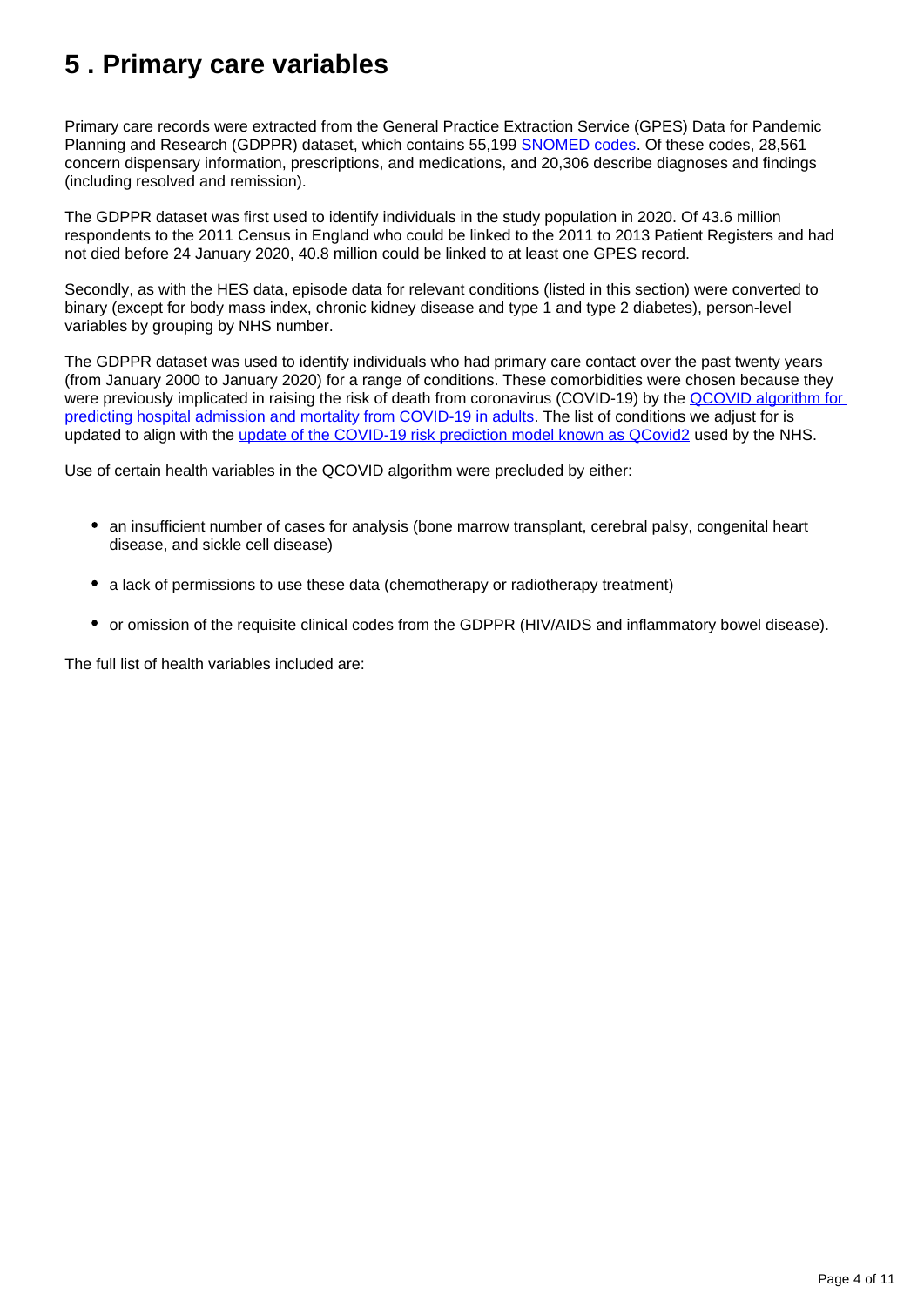- body mass index
- chronic kidney disease (CKD)
- diabetes type 1
- diabetes type 2
- respiratory cancer
- solid organ transplant
- chronic obstructive pulmonary disease (COPD)
- asthma
- rare pulmonary diseases
- pulmonary hypertension or pulmonary fibrosis
- coronary heart disease
- stroke
- atrial fibrillation
- heart failure
- venous thromboembolism
- peripheral vascular disease
- congenital heart disease
- dementia
- Parkinson's disease
- epilepsy
- rare neurological conditions
- osteoporotic fracture
- rheumatoid arthritis or systemic lupus erythematosus
- cirrhosis of the liver
- severe combined immunodeficiency
- severe mental illness (schizophrenia or bipolar disorder)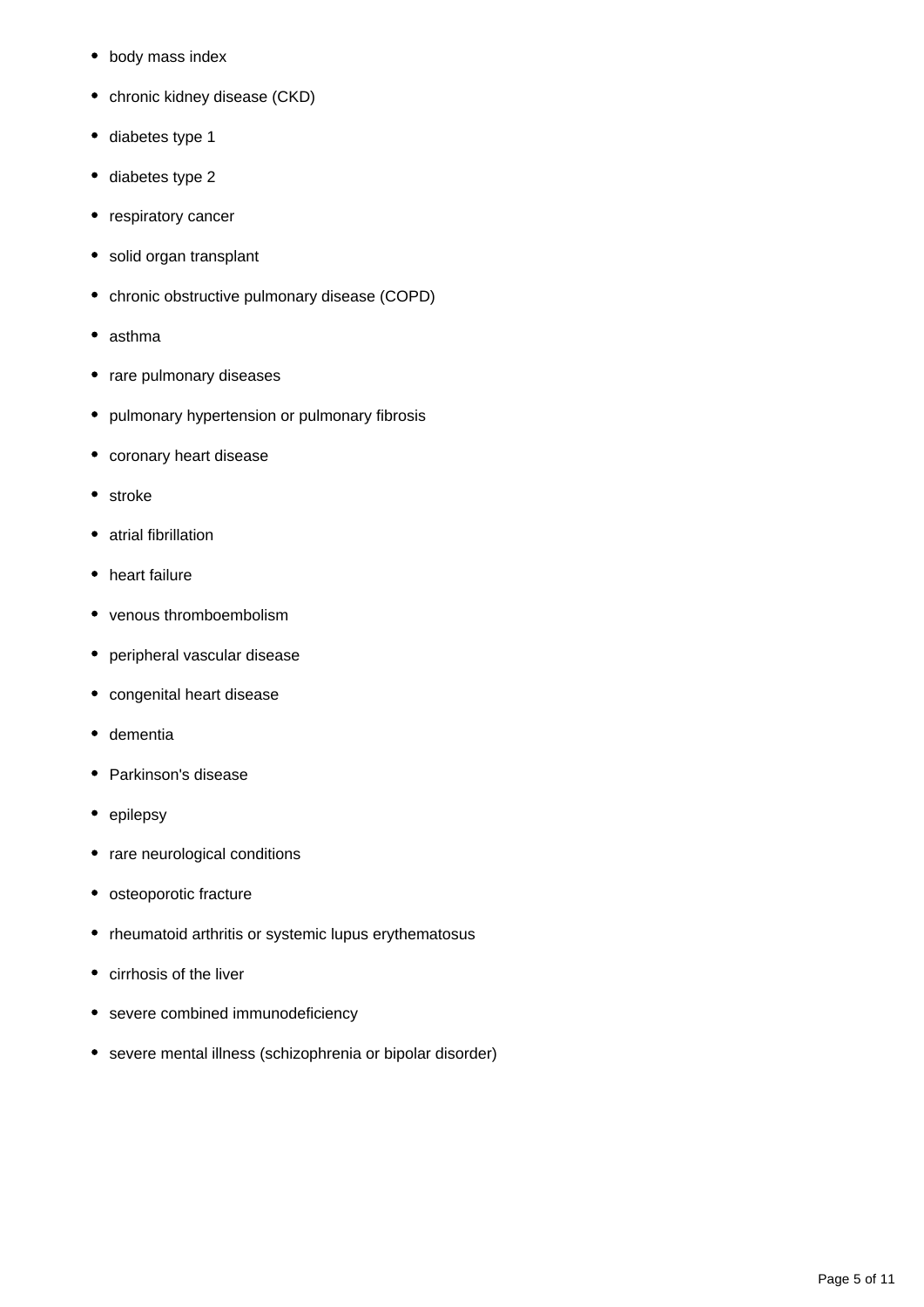### <span id="page-5-0"></span>**6 . Vaccination variables**

We used vaccination data from the [National Immunisation Management Service \(NIMS\)](https://www.england.nhs.uk/contact-us/privacy-notice/national-flu-vaccination-programme/#immunisation) for the period 8 December 2020 (the day of the first vaccination in England) to 9 March 2022.

Our analysis of the second wave includes first and second vaccination doses, and for the third wave includes first, second and third doses. The analysis does not differentiate between booster doses and third doses provided for other reasons.

Vaccination status was included in the model as a time-varying covariate, and we considered a person vaccinated once 14 days had passed since the dose was administered. More information can be found in the UK [Health Security Agency's blog post COVID-19: analysing first vaccine effectiveness in the UK.](https://ukhsa.blog.gov.uk/2021/02/23/covid-19-analysing-first-vaccine-effectiveness-in-the-uk/) Of people aged 30 years and over who received at least one dose of a vaccine, 80.4% were linked to the Office for National Statistics (ONS) Public Health Data Asset (PHDA).

### <span id="page-5-1"></span>**7 . Age-standardisation method**

Age-standardised rates (per 100,000 person-years at-risk) are calculated as follows:

$$
\frac{\sum_i w_i r_i}{\sum_i w_i} = \textbf{x100}, 000
$$

where:

- $\bullet$  *i* is the age group
- $w<sub>j</sub>$  is the number, or proportion, of individuals in the standard population in age group  $\mu$

 $r_j$  is the observed age-specific rate in the subject population in age group *i*, given by:

where:

- $d_i$  is the observed number of deaths in the subject population in age group  $\mu$
- $n_{\tilde{l}}$  is the population at risk in age-group  $l$

The age-standardised rate is a weighted sum of age-specific death rates where the age-specific weights represent the relative age distribution of the standard population. In this case we use the 2013 European [Standard Population \(ESP\).](https://ec.europa.eu/eurostat/web/products-manuals-and-guidelines/-/KS-RA-13-028) The variance is the sum of the age-specific variances, and its standard error is the square root of the variance:

$$
SE(ASR) \ = \sqrt{\frac{\sum{\left(w_i^2 \ \frac{r_i^2}{d_i}\right)}}{\left(\sum{w_i}\right)^2}}
$$

where:

- $r_j$  is the crude age-specific rate in the local population in age group  $\mu$
- $d_i$  is the number of deaths in the local population in age group  $\mu$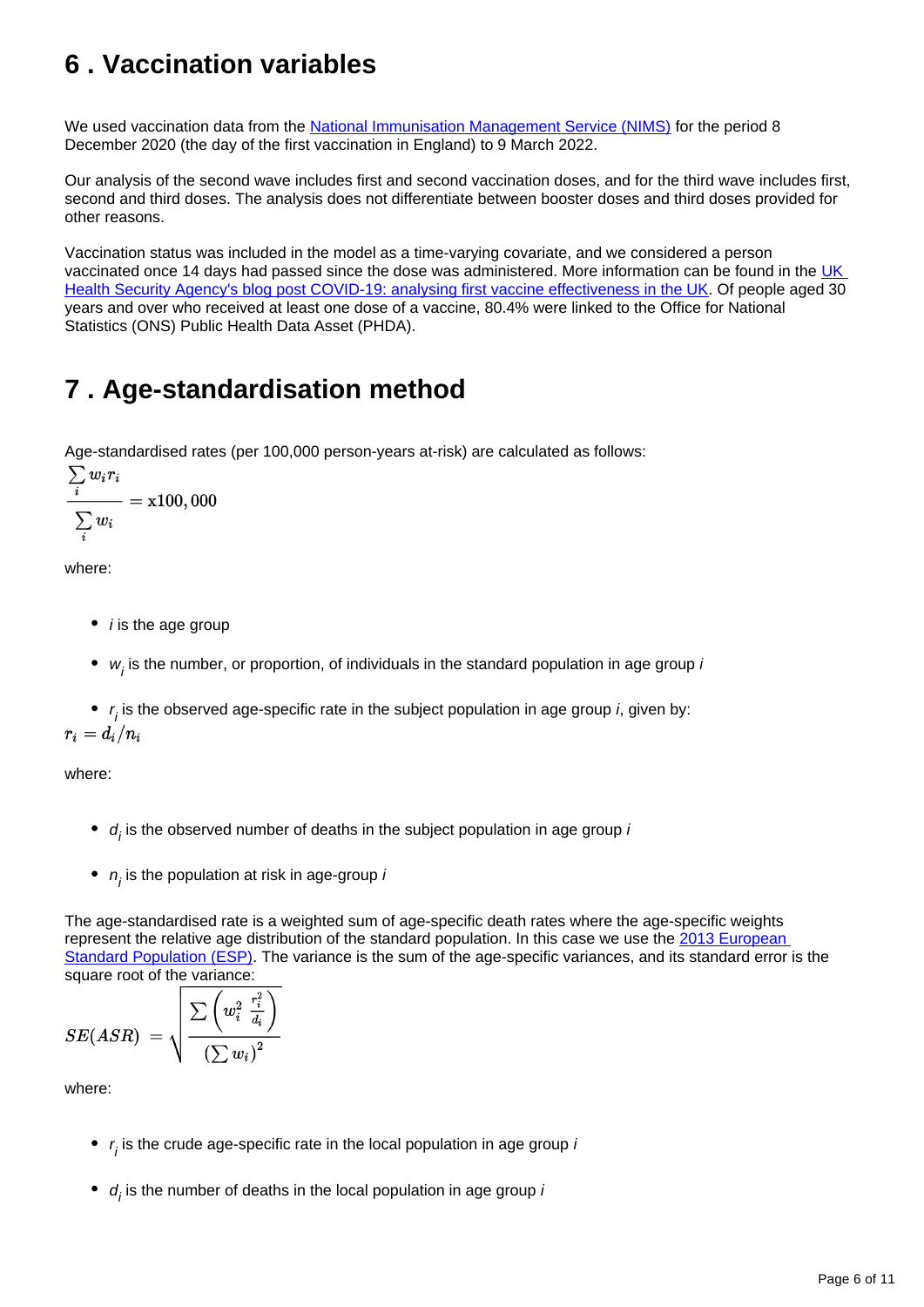#### **Confidence intervals**

The mortality data in this release are not subject to sampling variation as they were not drawn from a sample. Nevertheless, they may be affected by random variation, particularly where the number of deaths or probability of dying is small. To help assess the variability in the rates, they have been presented alongside 95% [confidence](https://www.ons.gov.uk/methodology/methodologytopicsandstatisticalconcepts/uncertaintyandhowwemeasureit#confidence-interval)  [intervals](https://www.ons.gov.uk/methodology/methodologytopicsandstatisticalconcepts/uncertaintyandhowwemeasureit#confidence-interval).

The choice of the method used in calculating confidence intervals for rates will, in part, depend on the assumptions made about the distribution of the deaths data on which these rates are based.

Traditionally, a normal approximation method has been used to calculate confidence intervals on the assumption that deaths are normally distributed. However, if the number of deaths is relatively small (fewer than 100), it may be assumed to follow a Poisson probability distribution. In such cases, it is more appropriate to use the confidence limit factors from a Poisson distribution table to calculate the confidence intervals instead of a normal approximation method.

The method used in calculating confidence intervals for rates based on fewer than 100 deaths was proposed by [Dobson and others in Confidence intervals for weighted sums of poisson parameters \(1991\).](https://onlinelibrary.wiley.com/doi/abs/10.1002/sim.4780100317) This is described in [the Association of Public Health Observatories' third technical briefing \(2008\) \(PDF, 2,088KB\) .](https://webarchive.nationalarchives.gov.uk/ukgwa/20170106081009/http:/www.apho.org.uk/resource/view.aspx?RID=48457)

In this method, confidence intervals are obtained by scaling and shifting (weighting) the exact interval for the Poisson distributed counts (number of deaths in each year). The weight used is the ratio of the standard error of the age-standardised rate to the standard error of the number of deaths.

The lower and upper 95% confidence intervals are denoted as ASR lower and ASR upper, respectively, and calculated as:

$$
ASR_{lower} = ASR + (D_I - D) \cdot \sqrt{\frac{v\left(ASR\right)}{v\left(D\right)}}
$$
  

$$
ASR_{upper} = ASR + (D_u - D) \cdot \sqrt{\frac{v\left(ASR\right)}{v\left(D\right)}}
$$

where:

- $D_I$  and  $D_U$  are the exact lower and upper confidence limits for the number of deaths, calculated using confidence limit factors from a Poisson probability distribution table
- $\bullet$  D is the number of deaths in each year
- $v$  (ASR) is the variance of the age-standardised rate
- $v(D)$  is the variance of the number of deaths

Where there are 100 or more deaths in a year, the 95% confidence intervals for age-standardised rates are calculated using the normal approximation method:<br> $ASR_{LL/UL} = ASR \pm 1.96 \times SE$ 

#### where:

ASR<sub>LL/UL</sub> represents the upper and lower 95% confidence limits, respectively, for the age-standardised rate and SE is the standard error.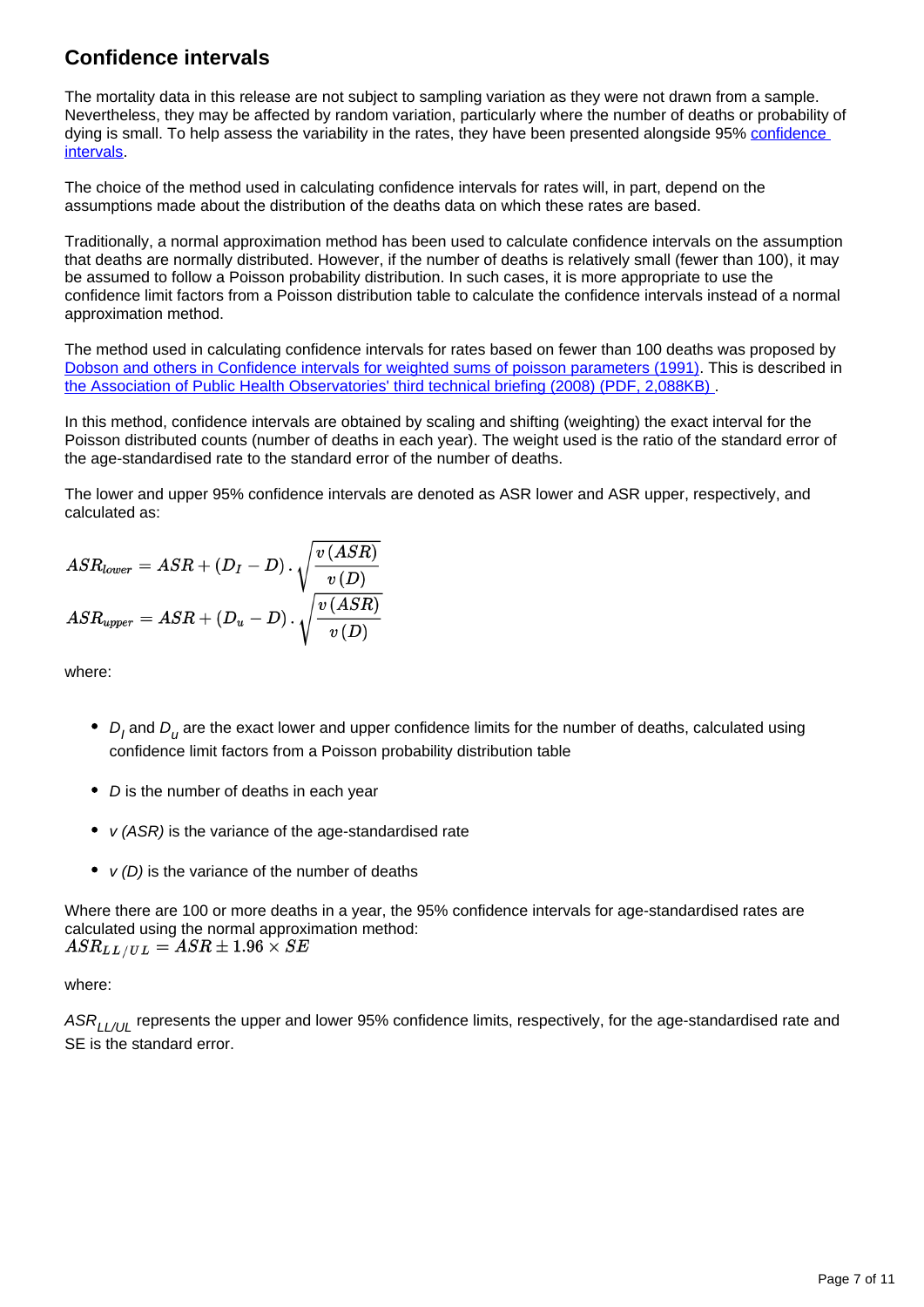### <span id="page-7-0"></span>**8 . Modelling analysis**

We use Cox proportional hazard models to assess how the risk of death involving coronavirus (COVID-19) varies by self-reported disability status. This is once we adjust for residence type (private household, care home, or other communal establishment) and a range of other characteristics. These characteristics include, location, measures of disadvantage, occupation, living arrangements, pre-pandemic health status and vaccination status.

Most individual characteristics were retrieved from the 2011 Census. This is except for hospital admissions, preexisting health conditions and vaccination status, which were derived from [Hospital Episode Statistics \(HES\)](https://digital.nhs.uk/data-and-information/data-tools-and-services/data-services/hospital-episode-statistics) records from April 2017 onwards, [General Practice Extraction Service \(GPES\) Data for Pandemic Planning and](https://digital.nhs.uk/coronavirus/gpes-data-for-pandemic-planning-and-research/guide-for-analysts-and-users-of-the-data)  [Research \(GDPPR\)](https://digital.nhs.uk/coronavirus/gpes-data-for-pandemic-planning-and-research/guide-for-analysts-and-users-of-the-data) from January 2000 to January 2020, and the [National Immunisation Management System](https://www.england.nhs.uk/contact-us/privacy-notice/national-flu-vaccination-programme/#immunisation)  [\(NIMS\),](https://www.england.nhs.uk/contact-us/privacy-notice/national-flu-vaccination-programme/#immunisation) respectively.

We model the hazard of death involving COVID-19 between 24 January 2020 and 9 March 2022. In our analytical dataset, we include all those who died of any cause during this period and a weighted random sample of those who did not (the sampling fractions are 1% for the non-disabled population and 10% for the self-reported disability status population).

The hazard function was modelled as follows:

 $h(t) = h_0(t) \times exp(b_1x_1 + b_2x_2... + b_ix_i)$ 

where: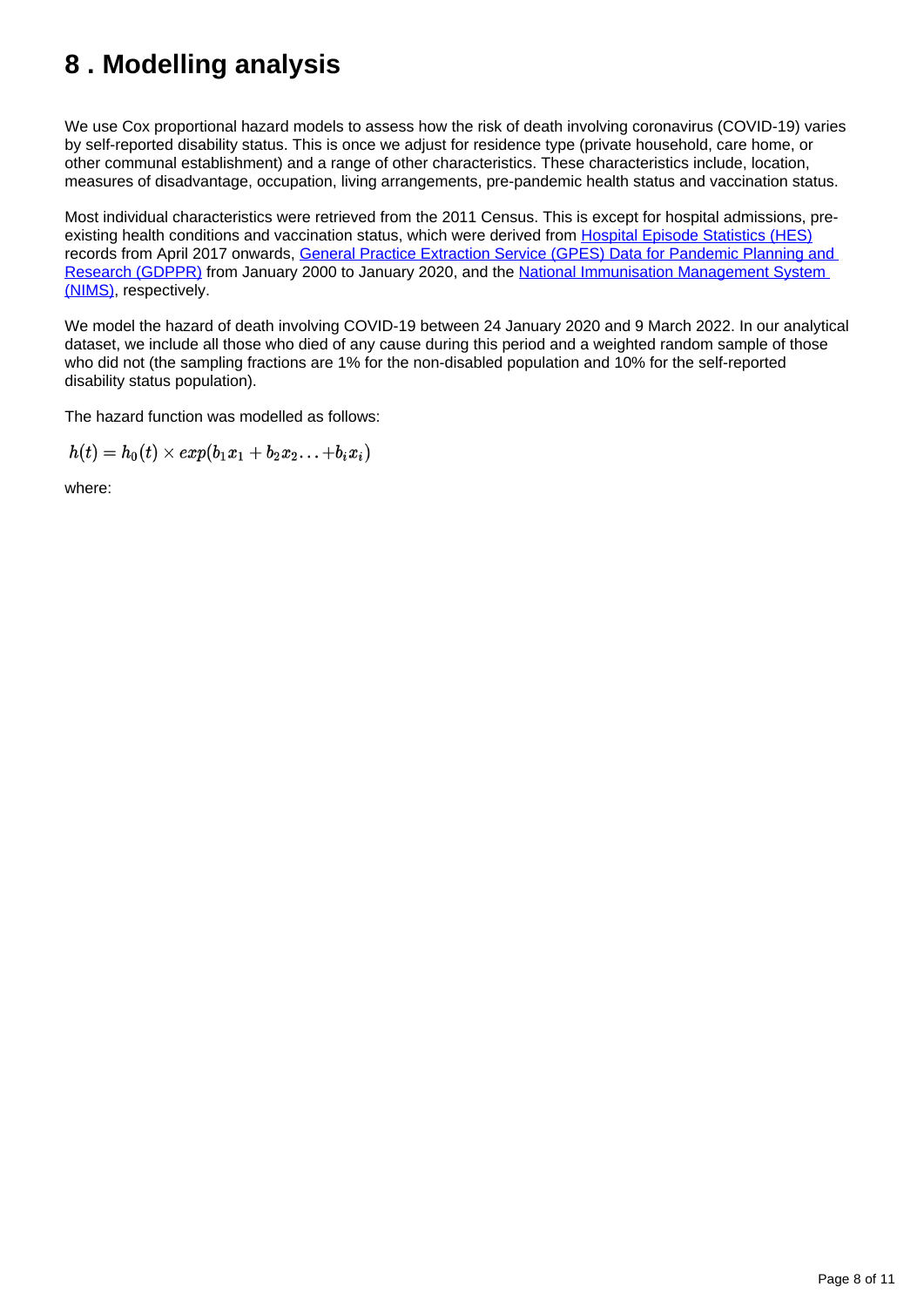- t is the survival time
- h(t) is the hazard function at time t
- $h_0(t)$  is the baseline hazard at time t
- $\bullet$  b<sub>i</sub> is the estimated coefficient for the  $i_{th}$  covariate
- $x_i$  is the value for the  $i_{th}$  covariate

The hazard ratio for the  $i_{th}$  term is calculated as:

exp $(b_i)$ 

We estimate separate models for males and females, as the risk of death involving COVID-19 differs markedly by sex. We present results from several models, adding different control variables step by step. This allows us to see how differences in the risk of death involving COVID-19 vary as we include further explanatory variables.

In our baseline model, we present hazard ratios adjusted for age. We include age as a second-order polynomial to account for the non-linear relationship between age and the hazard of death involving COVID-19. We then adjust for factors likely to affect the risk of infection, but also the risk of having a pre-existing condition and therefore prognosis.

First, we adjust for residence type (private household, care home, other communal establishments). We use the 2019 NHS Patient Register to update place of residence for individuals recorded as living in a private household on the 2011 Census that had subsequently moved into a care home.

We then adjust for geographical factors, derived from current postcodes held in GPES. The probability to be infected by COVID-19 is likely to vary by region of residence. We therefore allow the baseline mortality hazard to vary by local authority district. We also adjust for population density of the Lower layer Super Output Area (LSOA). To account for the non-linear relationship between population density and the hazard of death involving COVID-19, we include population density as a second-order polynomial. This allows for different slopes for the top 1% of the population density distribution to account for outliers.

We then account for deprivation and wider measures of socio-economic status. We adjust for neighbourhood deprivation by adding decile, based on the Index of Multiple Deprivation (IMD) 2019, to the model. The IMD is an overall measure of deprivation based on factors such as income, employment and health.

We also adjust for:

- the highest level of qualification of the individual (degree, A-level or equivalent, GCSE or equivalent, no qualification)
- the National Statistics Socio-Economic Classification (NS-SEC) of the household reference person (higher managerial, administrative and professional occupations, intermediate occupations, routine and manual occupations, never worked or long-term unemployed, not applicable)

We further adjust for household composition and circumstances. We include in our models: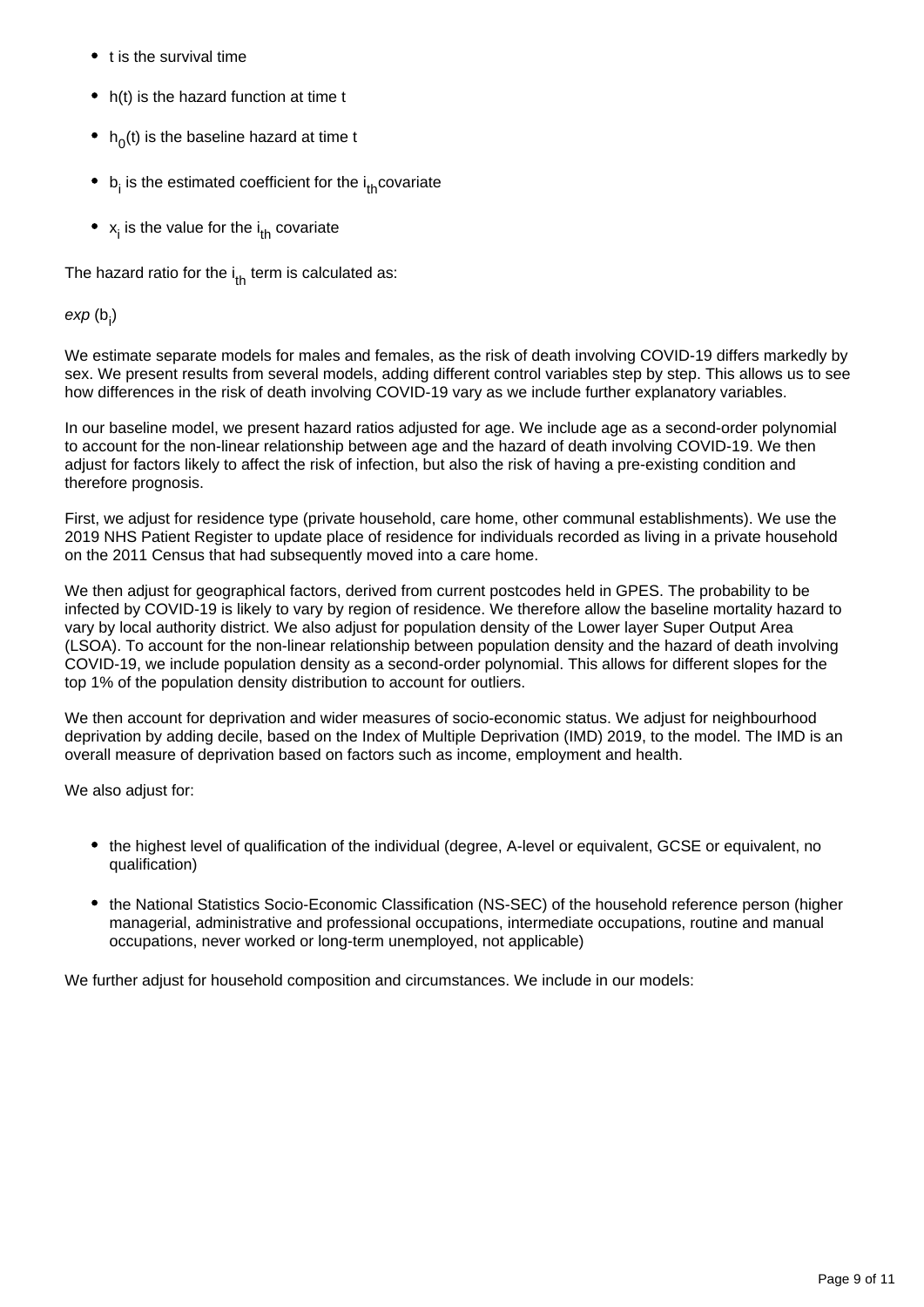- the number of people in the household
- the family type (not a family, couple with children, lone parent)
- household composition (single-adult household, two-adult household, multi-generational household (households with at least one person aged 65 years or over and someone at least 20 years younger), child aged 18 years or under in household)
- tenure of the household (owned outright, owned with mortgage, social rented, private rented, other)

We include an additional "not in a household" level for all household variables for people living in a care home or other communal establishment.

In addition, we adjust for a set of measures of occupational exposure. We include a variable indicating if the individual is a key worker, and if so, what type. These data are taken from occupation as recorded on the 2011 Census. We also include a binary variable indicating if anyone in the household is a key worker.

We account for exposure to disease and contact with others using scores ranging from 0 (no exposure) to 100 (maximum exposure). Exposure to disease and physical proximity scores were obtained using Occupational Information Network (O\*NET) data, based on US Standard Occupational Classification (SOC) codes, which were then were mapped to UK SOC codes. The derivation of the scores is in line with the methodology previously used by the Office for National Statistics (ONS) in our article [Which occupations have the highest potential exposure to](https://www.ons.gov.uk/employmentandlabourmarket/peopleinwork/employmentandemployeetypes/articles/whichoccupationshavethehighestpotentialexposuretothecoronaviruscovid19/2020-05-11)  [the coronavirus \(COVID-19\)?](https://www.ons.gov.uk/employmentandlabourmarket/peopleinwork/employmentandemployeetypes/articles/whichoccupationshavethehighestpotentialexposuretothecoronaviruscovid19/2020-05-11) We include these scores for all individuals with a valid occupation and derive the maximum value among all household members.

Most of these characteristics were retrieved from the 2011 Census. We sought to increase the accuracy of the Census variables so that they more accurately reflect living circumstances in 2020. We did this by setting occupational exposure variables to 0 for people who were recorded as living in a private household on the 2011 Census, but living in a care home on the 2019 Patient Register. In addition, people aged 10 to 17 years at the time of the 2011 Census were excluded from the calculation of household level variables as they are likely to have left the household.

We adjust for the number of hospital admissions and number of days spent in admitted patient care over the past three years, derived from NHS HES records. We also adjust for the presence of pre-existing health conditions, derived from the GPES GDPPR. To allow for the effect of all these health-related factors to vary depending on the age of the individuals, we interact each of them with a binary variable indicating if the individual is aged 70 years or over.

Finally, we adjust for [vaccination status](https://www.ons.gov.uk/peoplepopulationandcommunity/birthsdeathsandmarriages/deaths/methodologies/coronaviruscovid19relateddeathsbydisabilitystatusenglandmethodology#vaccination-variables) as a time-varying covariate, and we consider a person vaccinated once 14 days had passed since the dose was administered. More information can be found in the UK Health Security [Agency's blog COVID-19: analysing first vaccine effectiveness in the UK.](https://ukhsa.blog.gov.uk/2021/02/23/covid-19-analysing-first-vaccine-effectiveness-in-the-uk/)

We report the hazard ratios for the exposure variables between 24 January 2020 and 9 March 2022, after adjusting for age, geographical factors, socio-economic and demographic factors, health-related variables and vaccination status. A hazard ratio greater than one indicates a greater rate of death involving COVID-19 than the reference group. A hazard ratio less than one indicates a lower rate of COVID-19 mortality than the reference group.

We also report the risk of death involving COVID-19 for the exposure of interest in the first, second and third [waves of the coronavirus pandemic](https://www.ons.gov.uk/peoplepopulationandcommunity/healthandsocialcare/conditionsanddiseases/articles/coronaviruscovid19infectionsurveytechnicalarticle/wavesandlagsofcovid19inenglandjune2021) by extending the models to allow for time-dependent coefficients for the exposure of interest. We classify deaths occurring between:

- 24 January and 11 September 2020 as having occurred in the first wave
- 12 September 2020 and 11 June 2021 as having occurred in the second wave
- 12 June 2021 and 9 March 2022 as having occurred in the third wave